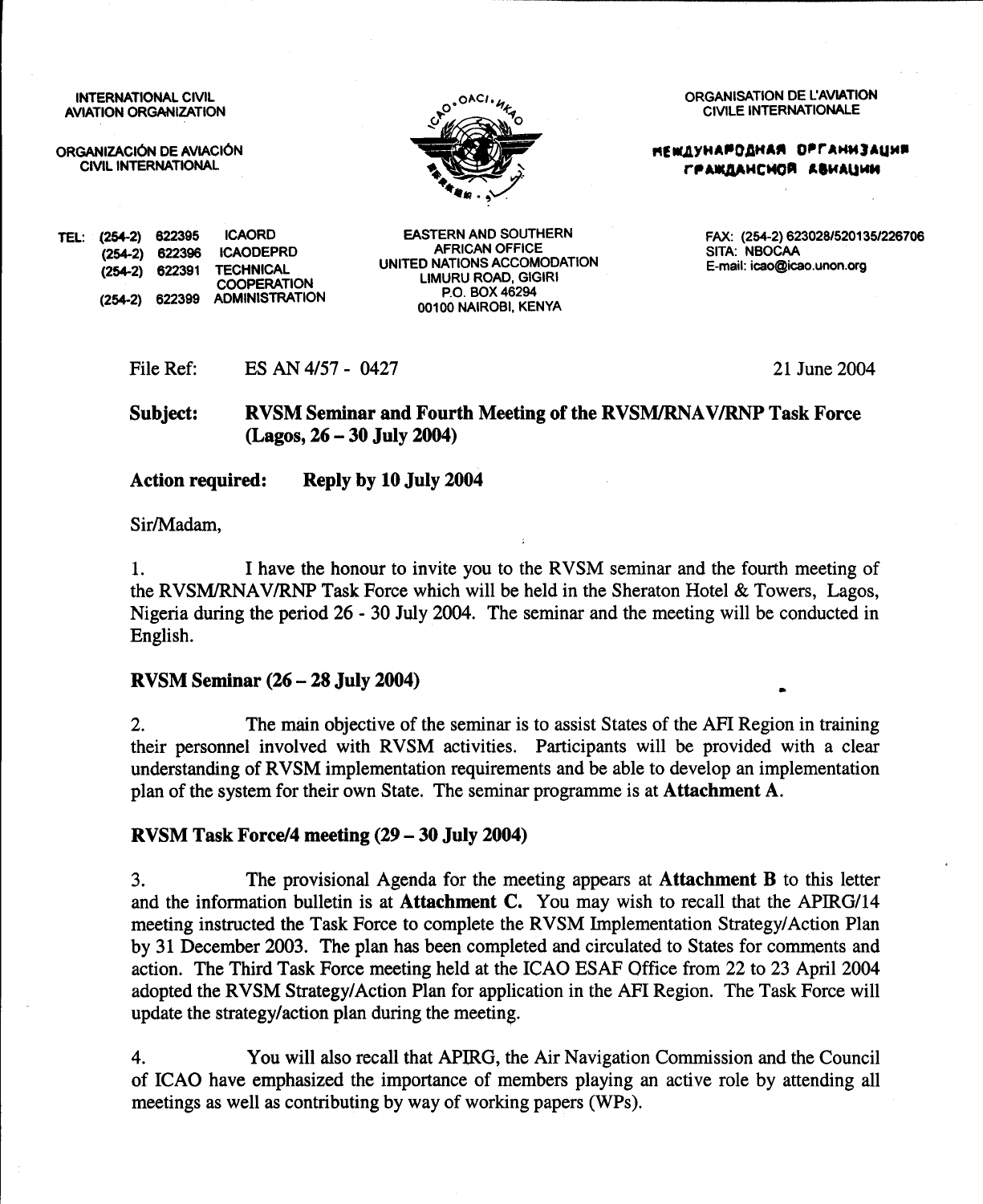In this regard and in order to facilitate processing of the working papers, you 5. should forward those prepared by you to reach this office as early as possible but not later than 10 July 2004, preferably by e-mail.

- Kindly advise me as soon as possible but not later than 10 July 2004 regarding:
	- Your participation in the meeting;  $a)$
	- The name, address, telephone or fax numbers of your nominee(s) and  $b)$ adviser(s) if any;
	- Any supporting documentation or working papers your nominee(s) or  $c)$ yourself wish to present to the meeting.

Accept, Sir/Madam, the assurances of my highest consideration.

ot Mollel Regional Director

**Attachments:** 

6.

**Attachment A: Attachment B: Attachment C:** 

**Seminar Programme Provisional Agenda Information Bulletin**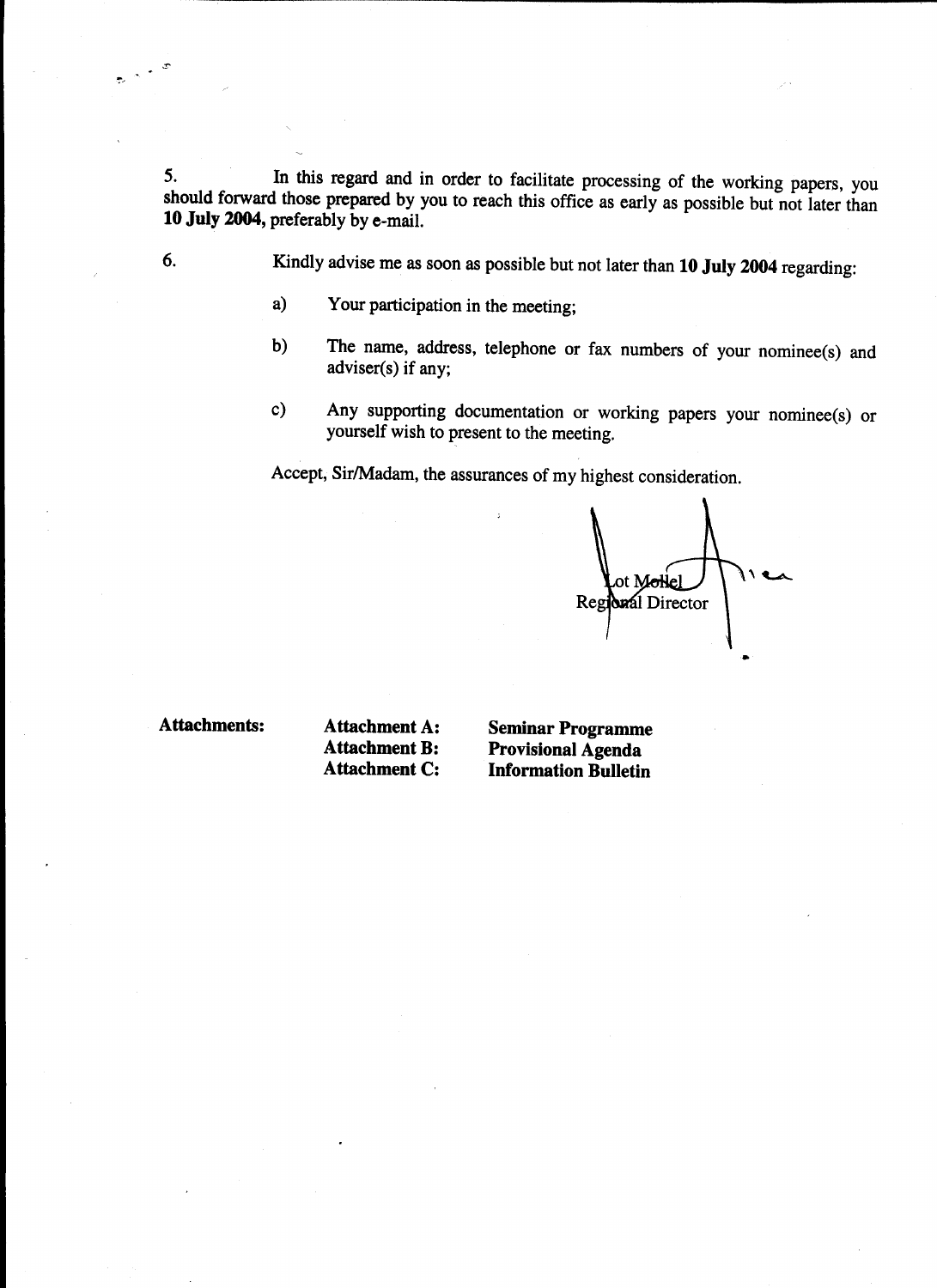

# **INTERNATIONAL CIVIL AVIATION ORGANIZATION**

## **AFRICA - INDIAN OCEAN REGION REDUCED VERTICAL SEPARATION MINIMUM SEMINAR: (LAGOS , 26 - 28 July 2004)**

## **PROGRAMME**

| <b>Monday, 26 July 2004</b> |                                                    |                           |  |
|-----------------------------|----------------------------------------------------|---------------------------|--|
| 0830-1000                   | Registration                                       |                           |  |
| 1000-1030                   | <b>Opening Ceremony</b>                            |                           |  |
| 1030-1100                   | <b>INTRODUCTION INTO RVSM</b>                      | A. Kharuga<br>(ICAO)      |  |
|                             | Background                                         |                           |  |
|                             | Need for RVSM                                      |                           |  |
|                             | <b>APIRG</b> Decision                              |                           |  |
|                             | <b>AFI RVSM Task Force</b>                         |                           |  |
|                             | <b>AFI RVSM Strategy</b>                           |                           |  |
| 1100-1130                   | <b>COFFEE</b>                                      |                           |  |
| 1130-1230                   | <b>RVSM IMPLEMENTATION PROGRAMME</b>               | Vic Van Der<br>Westhuizen |  |
|                             | AFI RVSM Implementation Plan<br>$\bullet$          | (ICAO)                    |  |
|                             | AFI RVSM Programme Office<br>$\bullet$             |                           |  |
|                             | <b>RVSM Programme Assumptions</b><br>٠             |                           |  |
|                             | <b>RVSM Programme Dependencies</b><br>$\bullet$    |                           |  |
|                             | <b>RVSM Programme Risk Assessment</b><br>$\bullet$ |                           |  |
|                             | <b>AFI RVSM Airspace</b><br>$\bullet$              |                           |  |
|                             | <b>RVSM</b> Procedures                             |                           |  |
|                             | <b>RVSM System Performance Monitoring</b>          |                           |  |
|                             | <b>ATS</b> Services                                |                           |  |
|                             | Air Crew and Aircraft                              |                           |  |
| 1230-1400                   | <b>LUNCH</b>                                       |                           |  |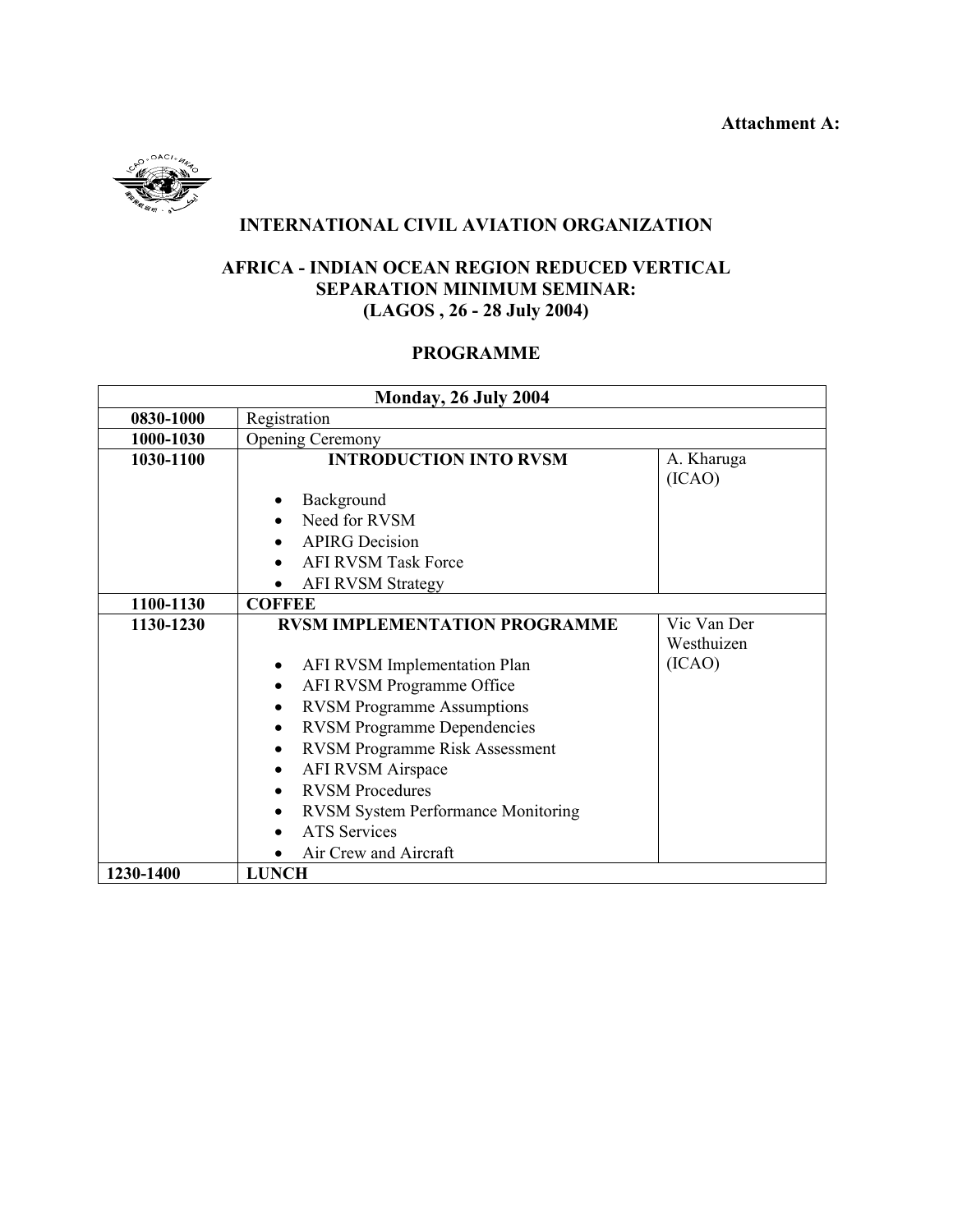| 1400-1500 | <b>RVSM Lessons Learned</b>                                                                                                                                                                                                                                                                                                                                                                                                                                                                                                                                                                                                                                                                                                                                            |            |
|-----------|------------------------------------------------------------------------------------------------------------------------------------------------------------------------------------------------------------------------------------------------------------------------------------------------------------------------------------------------------------------------------------------------------------------------------------------------------------------------------------------------------------------------------------------------------------------------------------------------------------------------------------------------------------------------------------------------------------------------------------------------------------------------|------------|
|           | <b>Environmental Benefits</b><br>$\bullet$<br><b>RVSM</b> Operations<br>Daily Traffic<br>$\bullet$<br>Vertical Traffic Distribution<br>Certification Experience<br>Operator Experience<br>$\bullet$<br>Monitoring Height Keeping<br>$\bullet$<br>Performance<br><b>Time Scales</b><br>Process                                                                                                                                                                                                                                                                                                                                                                                                                                                                          |            |
| 1500-1530 | <b>COFFEE BREAK</b>                                                                                                                                                                                                                                                                                                                                                                                                                                                                                                                                                                                                                                                                                                                                                    |            |
| 1530-1630 | <b>AIRCREW REQUIREMENTS</b>                                                                                                                                                                                                                                                                                                                                                                                                                                                                                                                                                                                                                                                                                                                                            | <b>TBD</b> |
|           | Global Requirements<br>٠<br><b>RVSM MASPS</b><br>$\bullet$<br><b>RVSM</b> Approval requirement<br>٠<br><b>JAA Guidance Material</b><br>$\bullet$<br><b>Current RVSM Approved Aircraft</b><br>٠<br>RVSM Performance Criteria<br>٠<br>Aircraft Systems<br>$\bullet$<br><b>RVSM Operating Limitation</b><br>$\bullet$<br><b>System Certification</b><br>$\bullet$<br>Airworthiness Approval<br>$\bullet$<br>Airworthiness Maintenance<br>$\bullet$<br><b>RVSM Approval Application</b><br>٠<br>Pre-Flight<br>$\bullet$<br>Prior to RVSM Entry<br>$\bullet$<br>Post Flight<br>٠<br><b>Flight Crew Training</b><br>$\bullet$<br><b>Regional Procedures</b><br>$\bullet$<br><b>RVSM</b> and ACAS<br>Wake Vortex Turbulence<br><b>ADR</b> and Turbulence Reports<br>$\bullet$ |            |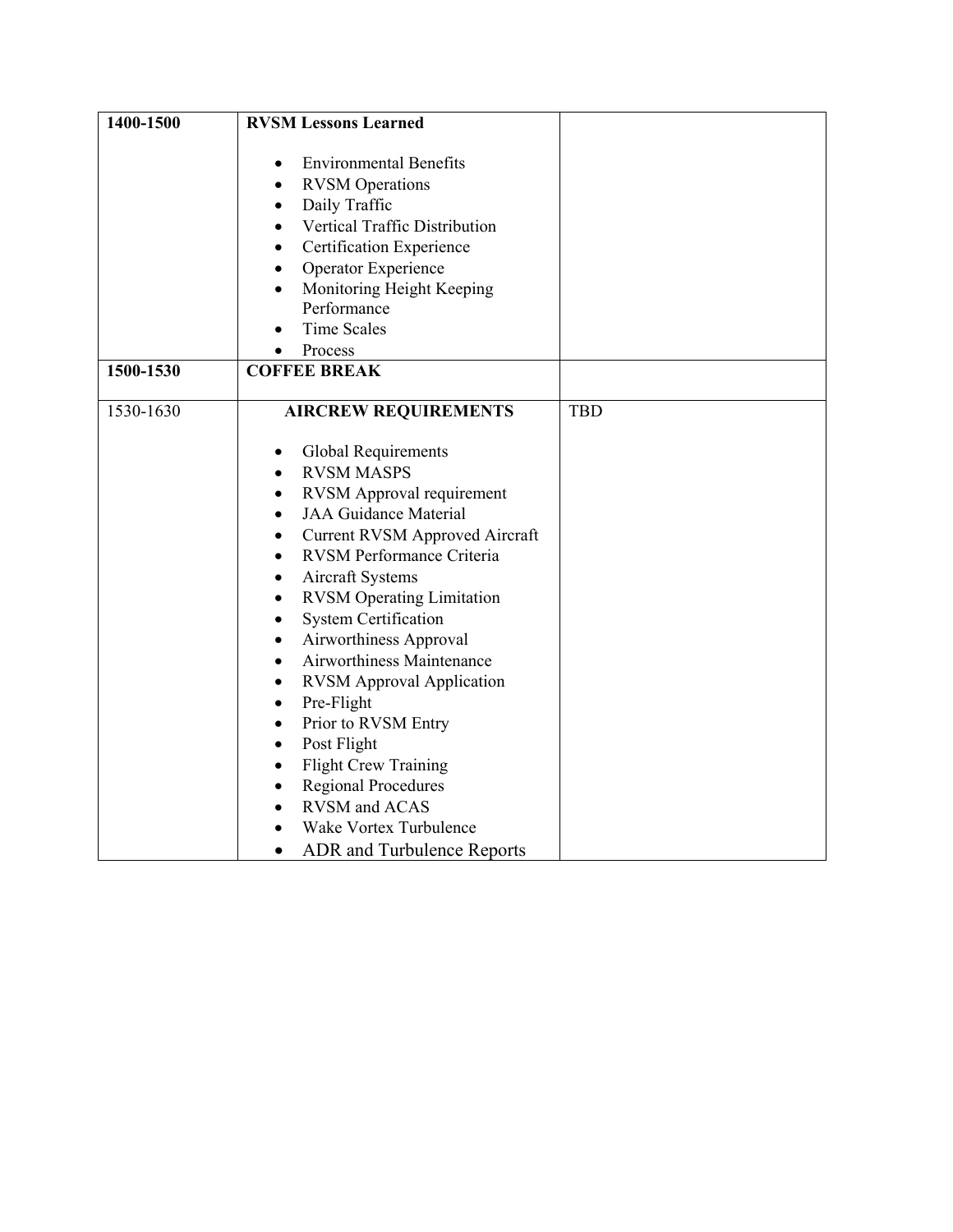| Tuesday, 27 July 2004 |                                                                                                                                                                                                                                                                                                                                                                                                                                                                                                                                                                                                                                                                                                                                                                                                                                                                                                                                                 |            |  |
|-----------------------|-------------------------------------------------------------------------------------------------------------------------------------------------------------------------------------------------------------------------------------------------------------------------------------------------------------------------------------------------------------------------------------------------------------------------------------------------------------------------------------------------------------------------------------------------------------------------------------------------------------------------------------------------------------------------------------------------------------------------------------------------------------------------------------------------------------------------------------------------------------------------------------------------------------------------------------------------|------------|--|
| 0830-1030             | <b>AIR TRAFFIC MANAGEMENT</b><br><b>Flight Rules and ATC Clearances</b><br>Background<br><b>Flight Rules</b><br>$\bullet$<br><b>ATC Clearances</b><br><b>Procedures for State Aircraft</b><br>Definition<br>$\bullet$<br>State Aircraft as General Aviation<br>State Aircraft as OAT<br>$\bullet$<br><b>RVSM Approved State Aircraft</b><br>$\bullet$                                                                                                                                                                                                                                                                                                                                                                                                                                                                                                                                                                                           | <b>TBD</b> |  |
|                       | <b>Vertical Separation Minima</b><br><b>RVSM Approved Aircraft</b><br>$\bullet$<br>RVSM and Non-RVSM Aircraft<br><b>Transition Airspace</b><br><b>Communication Failure</b><br><b>Flight Planning</b><br>Item 10<br>$\bullet$<br>Item 8<br><b>Repetitive Flight Plans</b><br>Item Q in RPL<br>$\bullet$<br><b>Modification Message</b><br>Non-RVSM Status<br><b>Formation Flights</b><br>Item 15<br>$\bullet$<br>Non-RVSM Operations<br>$\bullet$<br><b>RVSM Transition</b><br>Appropriate Flight Level<br><b>ICAO Table of Cruising Levels</b><br>٠<br><b>Transition Procedures</b><br>RVSM & Non-RVSM Aircraft<br>Non-RVSM Environment<br>Non-RVSM Approved Civil Aircraft<br>٠<br>Destination Aerodrome within Lateral Limits of<br>$\bullet$<br><b>RVSM</b> Airspace<br>Departure & Destination Aerodrome within<br>$\bullet$<br>Lateral Limits of RVSM Airspace<br>Entering and Transiting Lateral Limits of RVSM<br>$\bullet$<br>Airspace |            |  |
|                       |                                                                                                                                                                                                                                                                                                                                                                                                                                                                                                                                                                                                                                                                                                                                                                                                                                                                                                                                                 |            |  |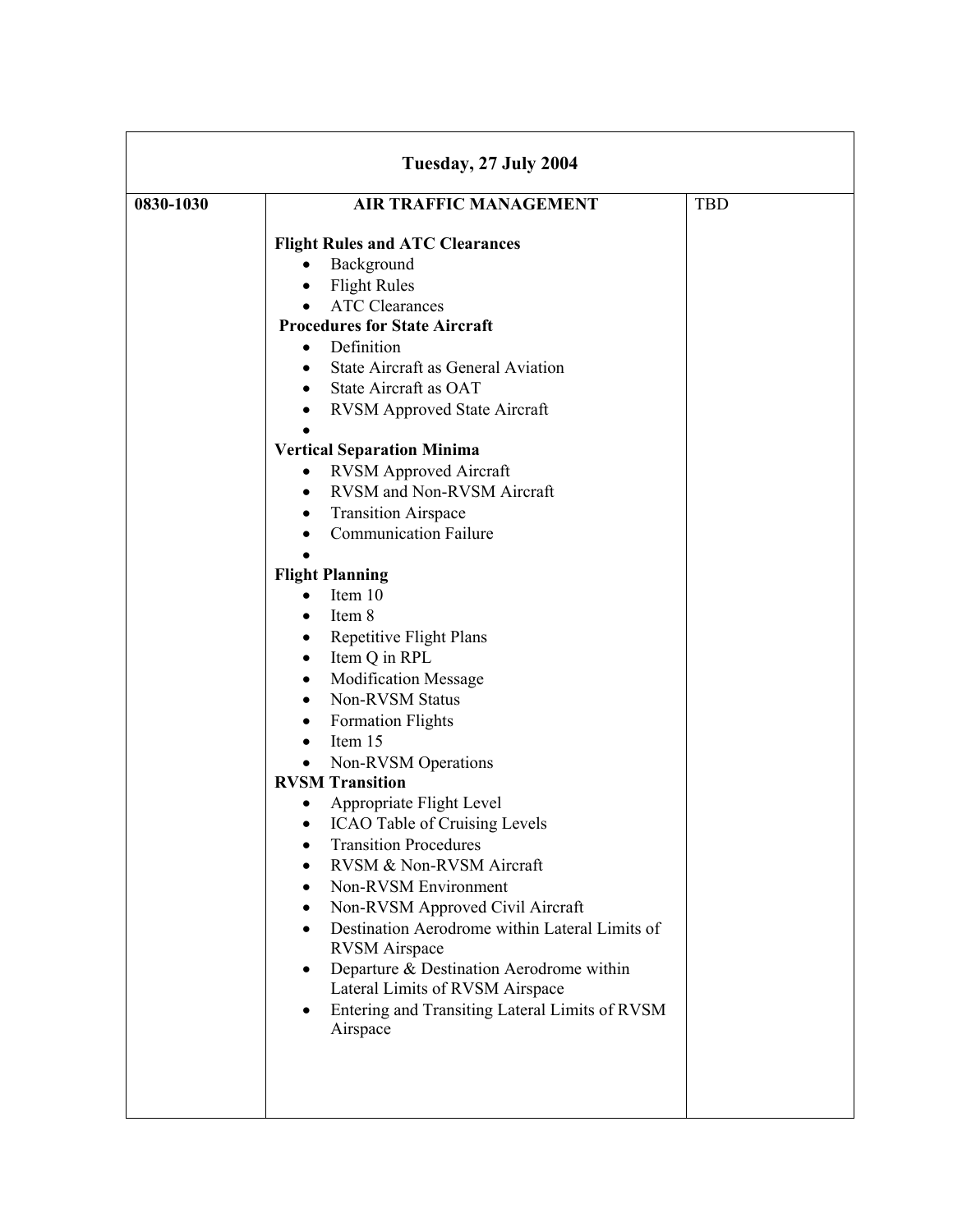| Tuesday, 27 July 2004 |                                                    |            |  |
|-----------------------|----------------------------------------------------|------------|--|
| 1030-1100             | <b>COFFEE</b>                                      |            |  |
|                       |                                                    |            |  |
|                       | Tuesday, 27 July 2004                              |            |  |
| 1100-1230             | <b>Air Traffic Management</b>                      | <b>TBD</b> |  |
|                       | <b>ATC Clearances</b>                              |            |  |
|                       | <b>ATC Procedures</b>                              |            |  |
|                       | <b>ATC Phraseology</b>                             |            |  |
|                       | <b>ATC Training</b>                                |            |  |
|                       | Inter-Centre Letters of Agreement<br>$\bullet$     |            |  |
|                       | <b>Inter-Centre Coordination</b>                   |            |  |
| 1230-1400             | <b>LUNCH</b>                                       |            |  |
| 1400-1500             | <b>Air Traffic System Support</b>                  | <b>TBD</b> |  |
|                       | <b>ATC System Adaptation</b>                       |            |  |
|                       | <b>Flight Data Processing Systems</b><br>$\bullet$ |            |  |
|                       | Flight progress Strips<br>٠                        |            |  |
|                       | <b>Radar Display Systems</b>                       |            |  |
|                       | Online Data Interchange                            |            |  |
|                       | Short and Medium Term Conflict Alert               |            |  |
| 1500-1530             | <b>COFFEE</b>                                      |            |  |
| 1530-1630             | <b>HEIGHT MONITORING</b>                           | <b>TBD</b> |  |
|                       |                                                    |            |  |
|                       | <b>ICAO</b> Prerequisites<br>٠                     |            |  |
|                       | Monitoring RVSM Airspace<br>٠                      |            |  |
|                       | Monitoring Process Objectives                      |            |  |
|                       | Required Measured Height Keeping Performance       |            |  |
|                       | Key Elements of Monitoring Process                 |            |  |
|                       | Aircraft Height Keeping Accuracy                   |            |  |
|                       | <b>Height Monitoring Units</b>                     |            |  |
|                       | <b>GPS</b> Monitoring Units                        |            |  |
|                       | User Involvement                                   |            |  |
|                       | <b>Identification of Aircraft</b>                  |            |  |
|                       | Monitoring Decision                                |            |  |
|                       | Safety Assessment Data                             |            |  |
|                       | <b>Regional Monitoring Agency</b>                  |            |  |
|                       | Responsibility of State Authorities                |            |  |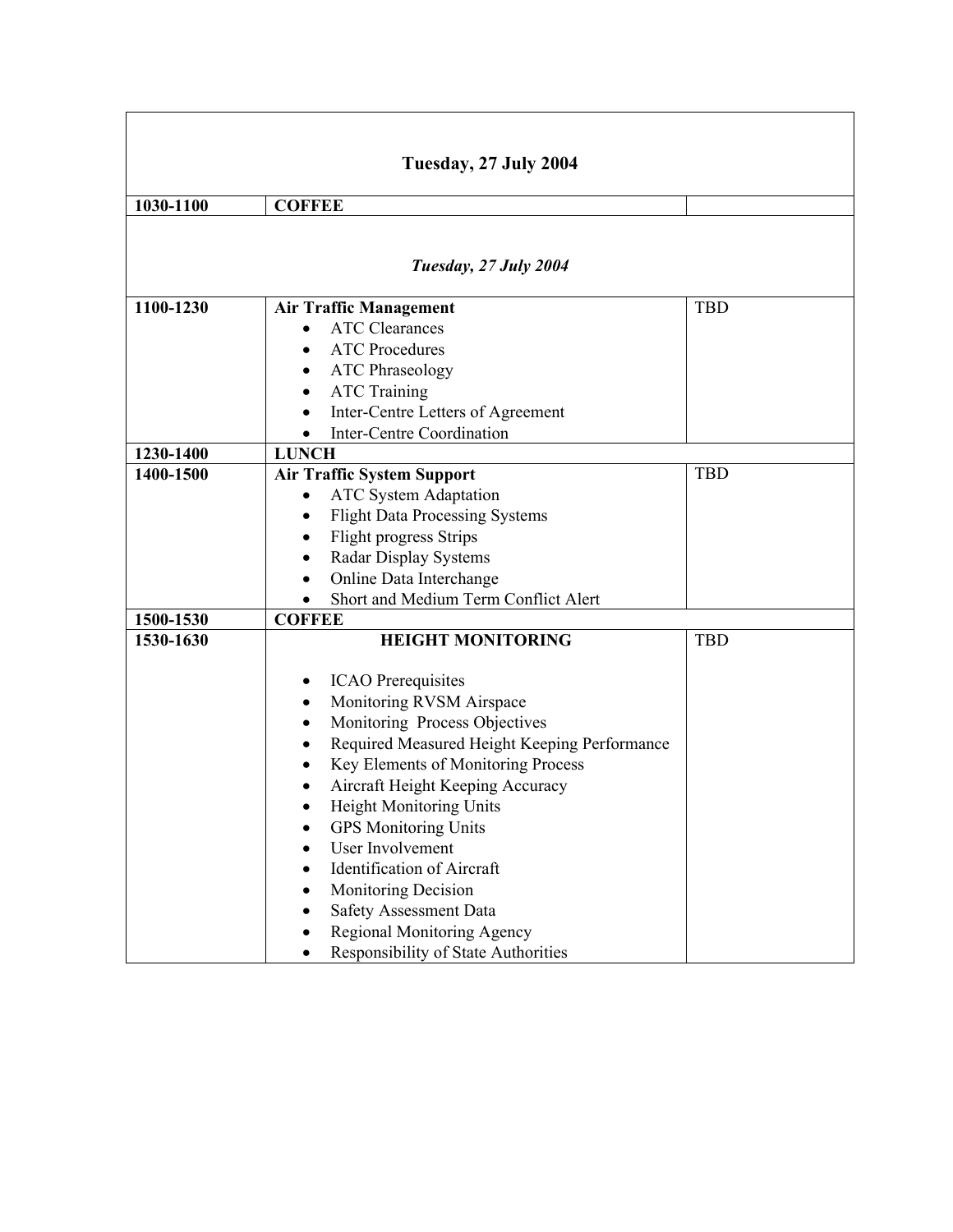| Wednesday, 28 July 2004 |                                                                                                                                                                                                                                                                                                                                                                                                                                                                                                                                                                                                                                                                  |             |  |
|-------------------------|------------------------------------------------------------------------------------------------------------------------------------------------------------------------------------------------------------------------------------------------------------------------------------------------------------------------------------------------------------------------------------------------------------------------------------------------------------------------------------------------------------------------------------------------------------------------------------------------------------------------------------------------------------------|-------------|--|
| 0830-1000               | <b>ATC TRAINING</b>                                                                                                                                                                                                                                                                                                                                                                                                                                                                                                                                                                                                                                              | <b>TBD</b>  |  |
| 1000-1030               | <b>COFFEE</b>                                                                                                                                                                                                                                                                                                                                                                                                                                                                                                                                                                                                                                                    |             |  |
| 1030-1230               | <b>RVSM SAFETY ASSURANCE</b><br><b>Overall Safety Requirements</b><br>٠<br><b>RVSM Safety Management</b><br>$\bullet$<br><b>Stakeholder Responsibilities</b><br>$\bullet$<br>Development Phases of Overall RVSM Safety<br>Case<br>ICAO RVSM Target Level of Safety (TLS)<br>ATM and Safety Objective<br>$\bullet$<br><b>RVSM Safety Policy</b><br>$\bullet$<br><b>RVSM Safety Objectives</b><br>$\bullet$<br><b>RVSM Safety Policy Deliverables</b><br>$\bullet$<br><b>RVSM Functional Hazard</b><br>Report<br><b>Collision Risk Assessment</b><br>Report<br>National Safety Plan<br>Switch-Over Planning CVSM to RVSM<br>Switch-Over Risk Analysis<br>$\bullet$ | <b>TBD</b>  |  |
| 1230-1400               |                                                                                                                                                                                                                                                                                                                                                                                                                                                                                                                                                                                                                                                                  | Lunch       |  |
| 1400-1430               | <b>Operator Perspective</b>                                                                                                                                                                                                                                                                                                                                                                                                                                                                                                                                                                                                                                      | <b>IATA</b> |  |
| 1430-1445               | <b>Closing Remarks</b>                                                                                                                                                                                                                                                                                                                                                                                                                                                                                                                                                                                                                                           | <b>ICAO</b> |  |

-------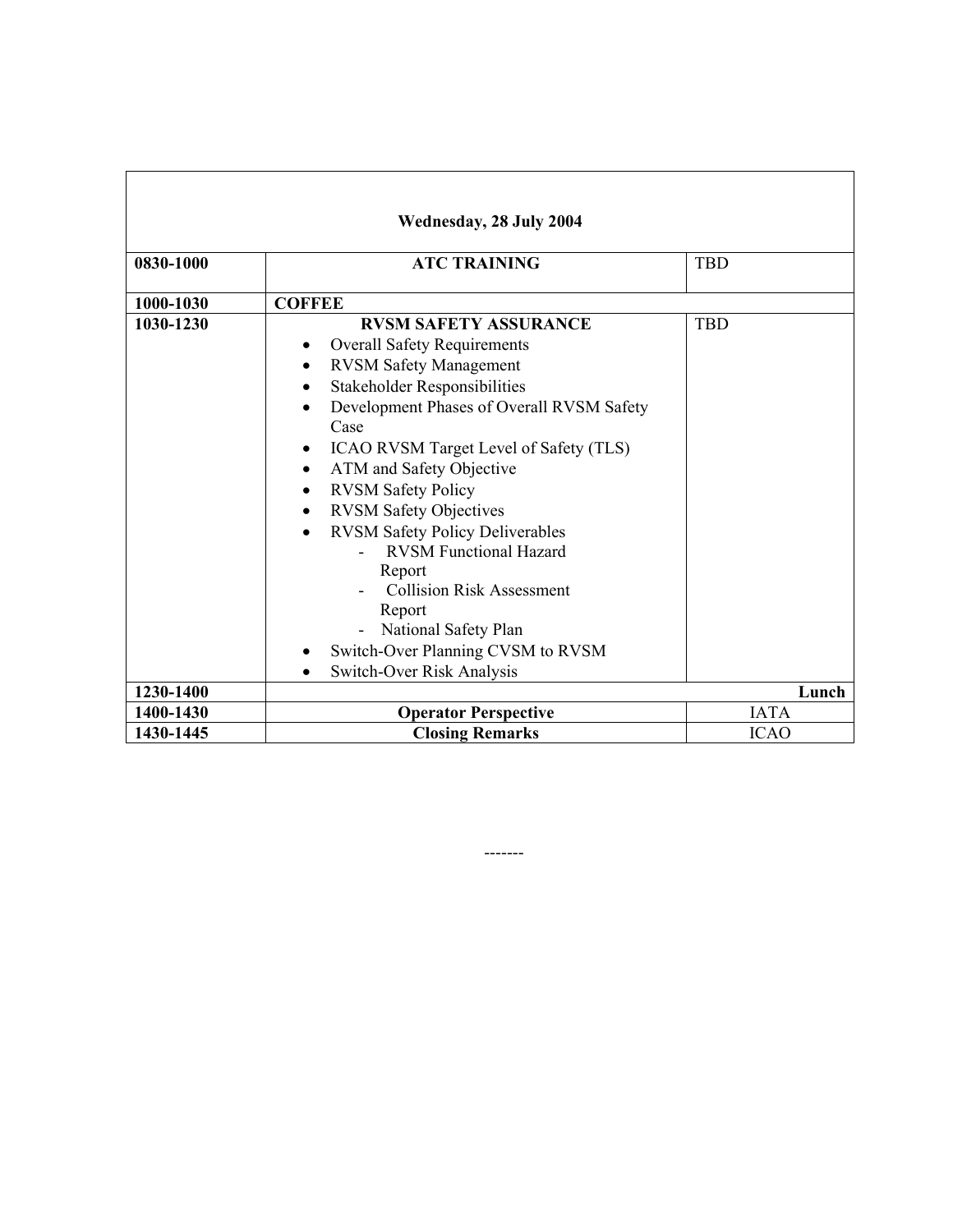**Attachment B:** 



# **INTERNATIONAL CIVIL AVIATION ORGANIZATION**

## **FOURTH MEETING OF THE RVSM/RNAV/RNP TASK FORCE**

## **(LAGOS, 29 – 30 JULY 2004)**

## **PROVISIONAL AGENDA**

## **Agenda Item 1**

Review and follow-up action of conclusions of third meeting of RVSM/RNAN/RNP Task Force.

-------

## **Agenda Item 2**

Review of RVSM Strategy/Action Plan.

# **Agenda Item 3**

Any Other Business.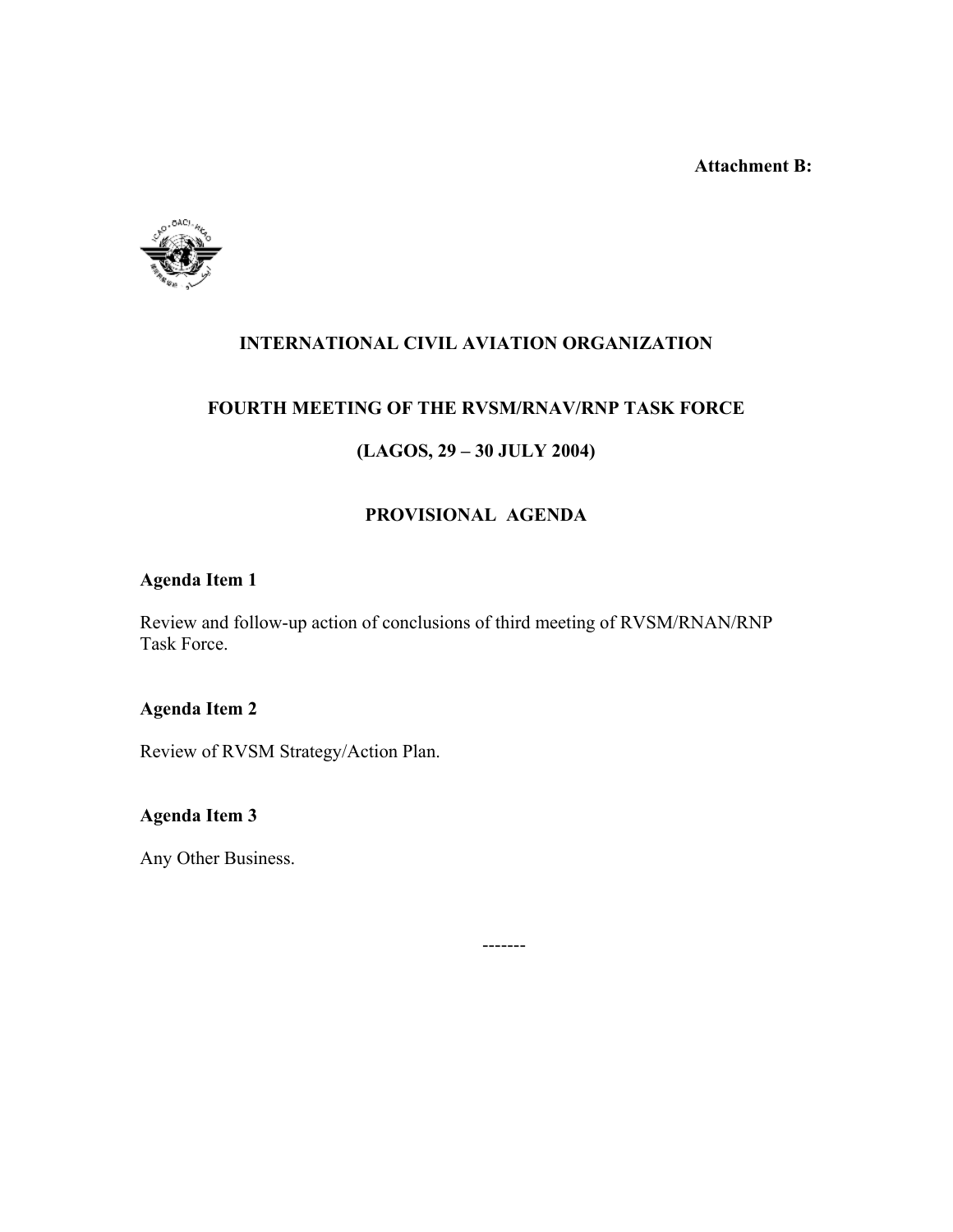**Attachment C:** 



# **INTERNATIONAL CIVIL AVIATION ORGANIZATION**

## **RVSM Seminar and Fourth meeting of RVSM/RNAV/RNP Task Force (Lagos, 26- 30 July 2004)**

**\_\_\_\_\_\_\_\_\_\_\_\_\_\_\_\_\_\_\_\_\_\_\_\_\_\_\_\_\_\_\_\_\_\_\_\_\_\_\_\_\_\_\_\_\_\_\_\_\_\_\_\_\_\_\_\_\_\_\_\_\_\_\_\_\_\_\_\_\_\_\_\_**

## **INFORMATION BULLETIN**

#### **1. Organization, Site and Dates**

The RVSM Seminar and the Fourth meeting of RVSM/RNAV/RNP Task Force will be held in the conference room of the Sheraton Hotel & Towers in Lagos, Nigeria, from 26 to 30 July 2004.

#### **2. Nigerian Airspace Management Agency (NAMA)**

The Nigerian Airspace Management Agency (NAMA) is located at Murtala Mohammed Airport, Ikeja, Lagos.

| Telephone number : | $(234)$ -1 - 4977573/ (234) -1 -493 1140-8, PABX. |
|--------------------|---------------------------------------------------|
| Fax                | $(234) - 1 - 4970870$                             |
| E-mail             | rraheem2002@yahoo.com                             |

#### **3. Language**

The seminar and the meeting will be conducted in English language.

#### **4. Opening session**

The opening session of the meeting will take place on Monday, 26 July 2004 at 0930 hours.

Subject to confirmation by the meeting, the work schedule will be as follows:

Monday to Friday: 0830 - 1630 hours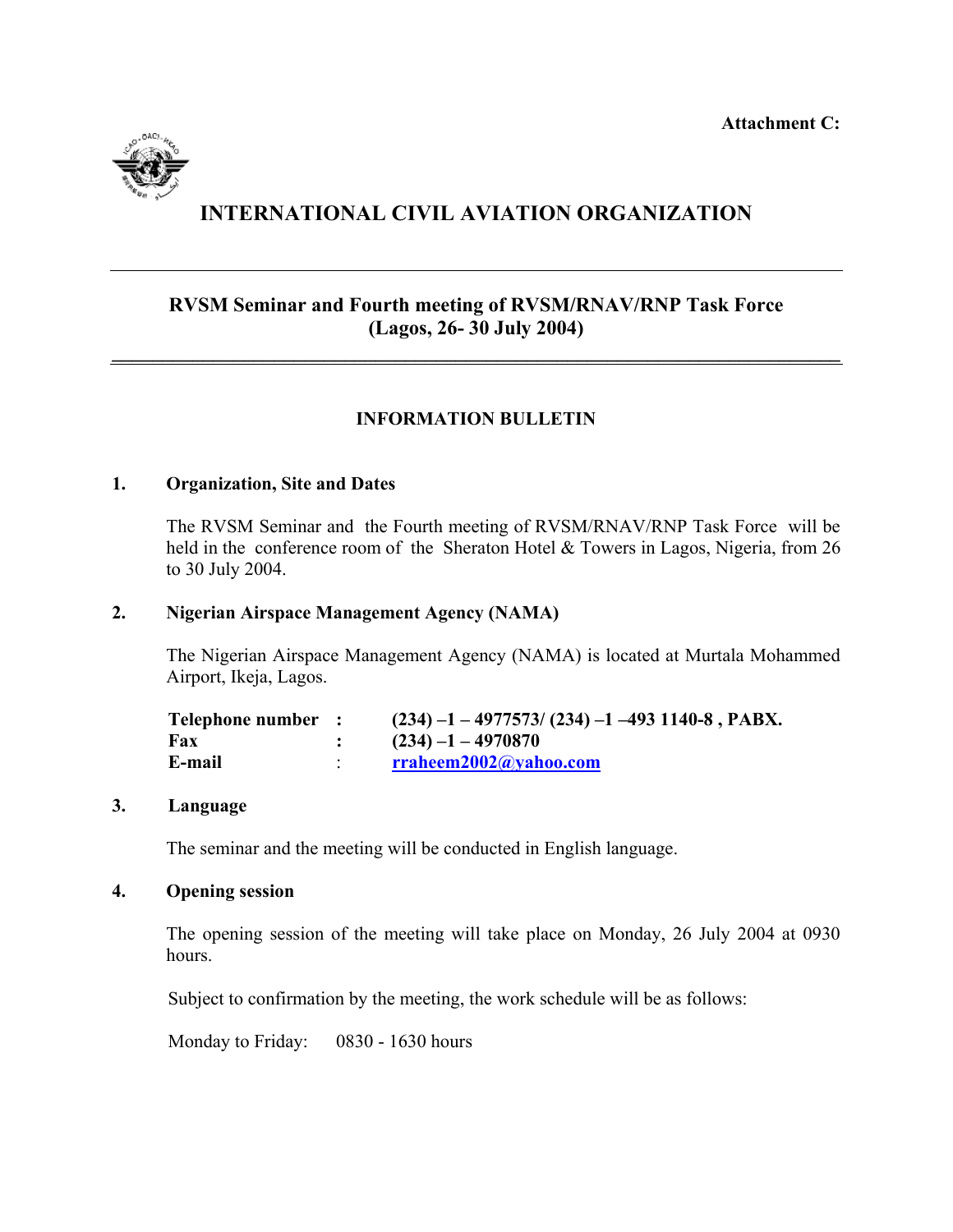#### **5. Registration**

The registration of delegates/participants will take place at the meeting registration desk near the conference room on 26 July 2004 at 0830 hours.

#### **6. Secretariat of the Meeting**

Mr Apolo Kharuga, Regional Officer ATM (RO/ATM) from the ICAO ESAF Office will be the Secretary of the meeting. Regional Officer in ATM field from the ICAO WACAF Office and the AFI RVSM implementation Consultant will assist the Secretary.

#### **7. Passport and VISA requirements**

Nigeria entry visas are not required from nationals of ECOWAS member States. Participants are therefore advised to ascertain whether or not they are exempt from the Nigeria entry visa requirements prior to departure.

#### **8. Exchange Rate**

The currency used in Nigeria is the Naira. The Nigerian Naira exchange rates are determined by the inter bank trade which varies daily. The mean rate for 1 United States Dollar in July is approximately 130 Naira. The exchange of money should be made in banks or authorized places.

#### **9. Transportation**

Transportation to and from the meeting site will be provided to participants. The bus will depart from the Airport Hotel at 0740 hours, to Hotel Support-0755, to Lagos Travel Inn-0805, to Sheraton Hotel at 0815 hours everyday.

#### **10. Climate**

Average temperature in Lagos in July is around 30° C. In normal circumstances, the month of July is sunny.

#### **11. Health**

A yellow fever vaccination certificate is mandatory. Visitors to Nigeria arriving from cholera infected areas should have valid vaccination certificates.

#### **12. Airport Tax**

Departing passengers are required to pay airport Tax of USD\$35, if this is not already incorporated in the ticket fare.